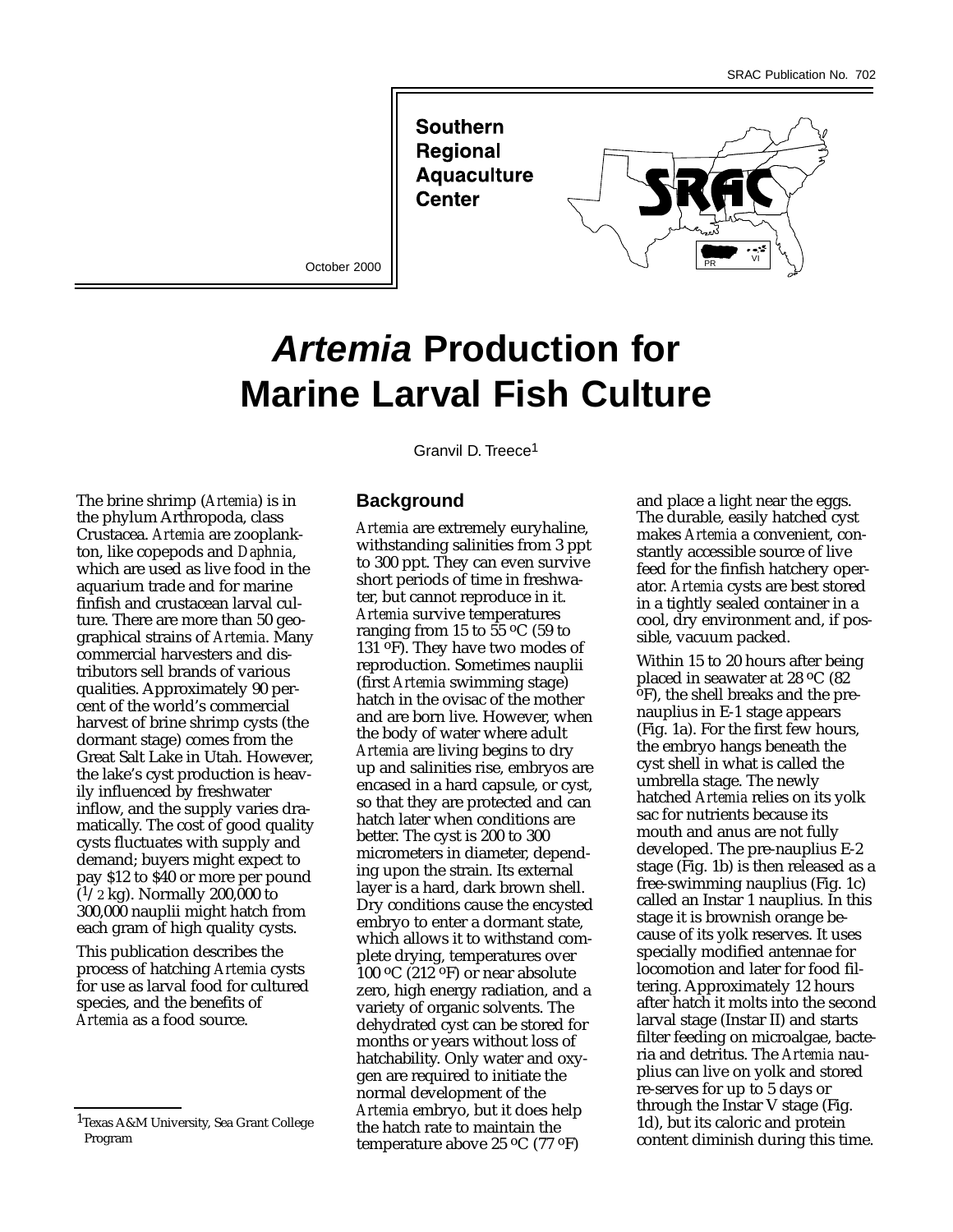



The nauplius progresses through 15 molts before reaching adulthood in approximately 8 days.

The goal of the hatchery manager is to use the *Artemia* as feed as soon as possible after they hatch because that is when they are most nutritious. However, the lipid level and fatty acid composition of newly hatched *Artemia* nauplii can be highly variable, depending upon the strain and year class. Many researchers have studied the levels of highly unsaturated fatty acids (HUFA) in *Artemia*. Most of these studies

indicate that the performance of larval fish is directly related to the level of HUFA in *Artemia* being fed and that essential fatty acids are the principal food value of *Artemia*. When *Artemia* contain low levels of HUFA, the survival of larval fish declines.

The type of food consumed by the parent *Artemia* greatly influences the fatty acid content of the cysts. *Artemia* composition is generally in the range of 51 to 55 percent protein, 14 to 15 percent carbohydrate, 13 to 19 percent fat, and 3 to 15 percent n-3 HUFA. When analyzed on a dry weight basis, cysts of one well-known brand of *Artemia* contained 28 percent crude protein, 10 percent crude fiber and 10 percent crude fat. To compensate for a poor HUFA level in *Artemia*, they can be enriched with omega yeast, vitamins (E, D, C and  $\widetilde{B}_{12}$ ), marine oils, vitamin  $B_{12}$ -producing bacteria, and commercial enrichment media (Super Selio®, Algamac®, etc.).

It is important to feed *Artemia* nauplii to fish larvae as soon as possible after hatching to take full advantage of the yolk and stored reserves found in freshly hatched Instar I nauplii (Fig. 1c). If there is a delay in feeding *Artemia*, they may also become too fast and too large for the fish larvae to catch and eat. Also, freshly hatched nauplii are dark orange and much easier to see than older nauplii, which are transparent. Some strains of *Artemia* may be too large for the fish being cultured, so it would be wise to ask other hatchery managers for their suggestions about which strains to use. Figure 2 shows the size of a freshly hatched *Artemia* nauplius relative to a 12- to 13-day post-hatch red drum larva. Feeding an oversized *Artemia* strain can cause fish larvae to grow poorly or even starve.

# **Optimum conditions for hatching Artemia cysts**

The optimal conditions for hatching *Artemia* are: 1) temperature above 25 oC (77 oF), with 28 oC (82 oF) being optimum; 2) salinity of 5 ppt (1.030 density); 3) heavy, continuous aeration; 4) constant illumination (example: two 40 watt fluorescent bulbs for a series of four 1-liter hatching cones); and 5) a pH of about 8. Stocking density is set by adding no more than 5 grams of cysts per liter of water. Good circulation is needed to keep the cysts in suspension. A container that is V-shaped or cone-shaped is best (2-liter bottles work well; glue a valve on the bottle cap and invert it). The best container is a separation column, found in any lab supply, although it is more expensive. Unhatched cysts, empty shells and hatched nauplii can be easily removed separately. The hatching percentage and density are usually a function of water quality, circulation, and the origin of the cysts.

# **Preparation and use of Artemia**

There are seven tasks involved in feeding *Artemia* to larvae.

- 1. Determine the weight of *Artemia* cysts required to feed the larvae in a tank of known volume.
- 2. Hydrate and decapsulate cysts (decapsulation is optional, but recommended).
- 3. Incubate cysts.
- 4. Separate cysts from shells and debris (not necessary if cysts were decapsulated).
- 5. Count the hatched *Artemia*.
- 6. Calculate the number of *Artemia* remaining in the rearing tank from the previous feeding.
- 7. Calculate the number of *Artemia* nauplii required by the larvae and transfer them to the rearing tank.

Be careful with step number 6, as remaining nauplii may have little nutritional value and may need to be flushed out of the system.

Details of each of the tasks will be discussed in the following smallscale example. Materials and equipment needed are: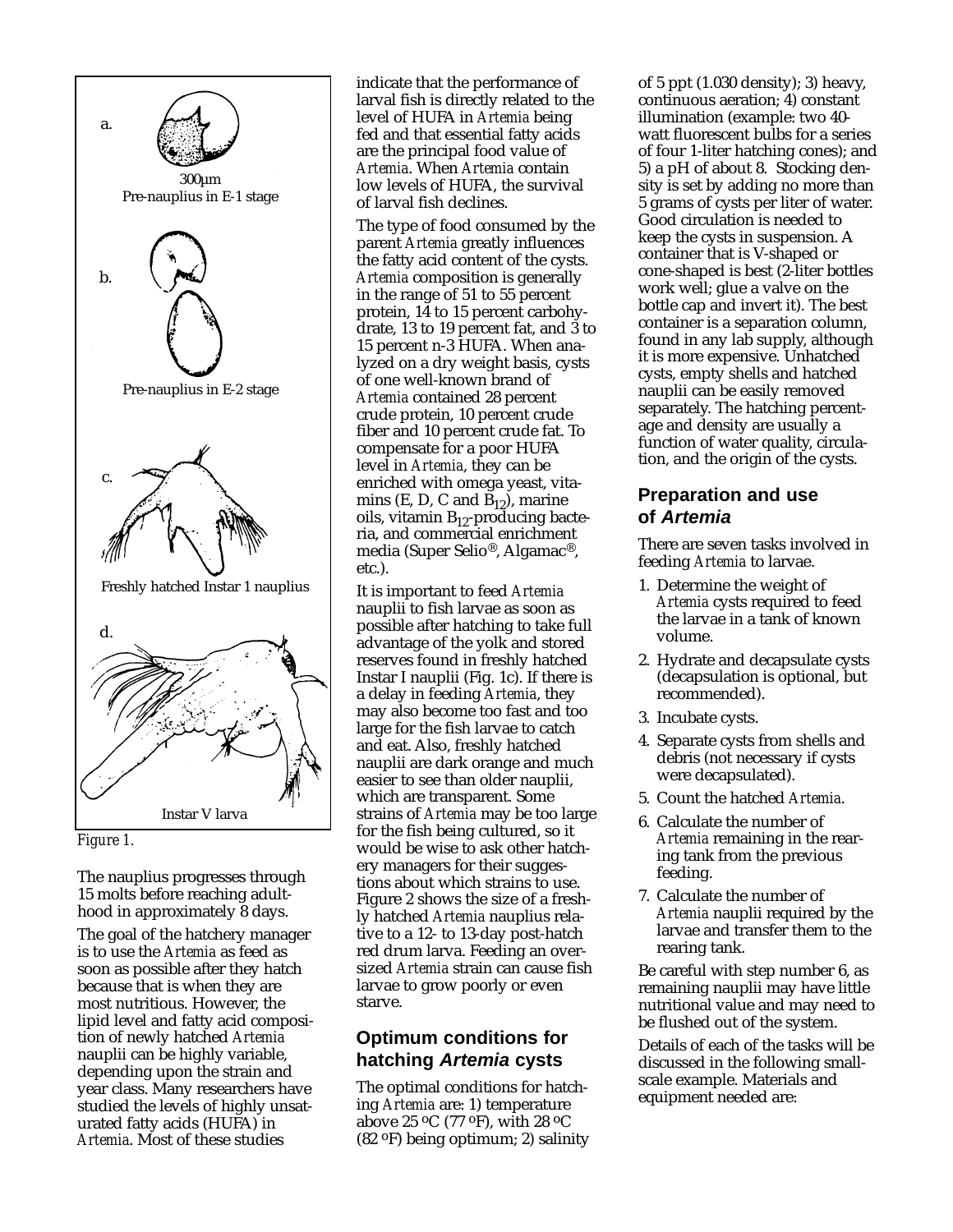

*Figure 2. Larval red drum (300 hours post-hatch) and freshly hatched* Artemia *nauplius (428 micrometers standard length).*

- *Artemia* cysts
- two 250-ml (8.5-fluid ounce) beakers
- distilled water
- household bleach
- sodium hydroxide (NaOH)
- 1-liter Imhoff cone or settling column
- low-pressure air supply (aquarium pump)
- seawater or equivalent (salinity of 5 to 32 ppt)
- siphon tube (approximately 4) feet long) or a valve at the bottom of the cone
- 1-ml pipet
- 10-ml pipet

### **1. Determine the amount of Artemia cysts required**

*Artemia* nauplii are maintained in the larval culture tank at densities of 0.5 to 2 per ml for most species of finfish and up to 6 per ml in the more advanced larval shrimp stages. To estimate the amount of *Artemia* required one must consider both the volume of the tank and the expected number of *Artemia* the larvae will consume. Based on the stage or the age of the larvae, estimate a daily *Artemia* requirement per ml. This feeding rate can be adjusted slightly, depending on the stocking density (number of target larvae per liter) and the rate at which the *Artemia* are consumed. The total requirement is then calculated by multiplying the predicted requirement per ml by the total

volume of the rearing tanks. Each gram of cysts contains approximately 200,000 to 300,000 cysts. *Artemia* generally have at least a 50 percent hatch. Experience with your specific brand will allow you to adjust these figures.

As an example, say that you find your target larvae are at a stage that requires two *Artemia* nauplii per ml. You wish to feed ten rearing tanks, each 16 liters (541 fluid ounces) in volume. Your requirement for hatched nauplii is therefore:  $2 \times 10 \times 16,000 = 320,000$  nauplii. If you assume a 50 percent hatch rate, you require 320,000 x 2  $= 640,000$  cysts. If 1 gram contains an average of 250,000 cysts, your required weight of cysts is 640,000  $\div$  250,000 = 2.56 grams.

In the form of a formula:

#### **Weight of** *Artemia* **cysts required=**

**Total volume of all rearing tanks (in ml) X No. of** *Artemia* **required per ml**

**Percentage hatch rate X No. of cysts per gram**

#### **2. Hydrate and decapsulate cysts.**

Decapsulating, or removing the shell from *Artemia* cysts, serves several functions. The process disinfects the cysts, makes nauplii more digestible if they are unhatched when eaten, helps speed up the hatching process, improves hatchability, and makes it easier for the nauplii to emerge. If the nauplii have not put as

much energy into emerging, they should be a better food source. Separating nauplii from their shells is desirable because shells are indigestible and can lodge in the gut of larvae, causing fatal obstructions. The shells are a known source of bacterial and viral contamination. The decapsulated cysts can be fed to smaller fish larvae than the fully developed nauplii.

Decapsulation is accomplished in three steps: re-hydrating the cysts; decapsulation; and washing and deactivating the residual chlorine.

**Re-hydrating:** Dry cysts have a dimple in their shell, which makes it hard to remove the complete inner membrane. For this reason, the cysts are first hydrated into a spherical shape. The cysts should be re-hydrated in soft or distilled freshwater or low salinity water (less than 10 ppt) at 25  $\rm{^{\circ}C}$  for 60 to 90 minutes. The lower the temperature, the longer it takes to rehydrate them. But, no matter what the temperature, never leave the hydrated cysts longer than 2 hours or some of them may not survive the decapsulation procedure. Hydration should be done in a container similar to the one used for hatching regular cysts, for the same reasons of circulation and aeration. Cysts should be filtered on a 100- to 125-micrometer collection screen and rinsed, but this step may be skipped if you do not have the screen.

**Decapsulating (Method 1):** It is best to decapsulate the hydrated cysts immediately, but they can be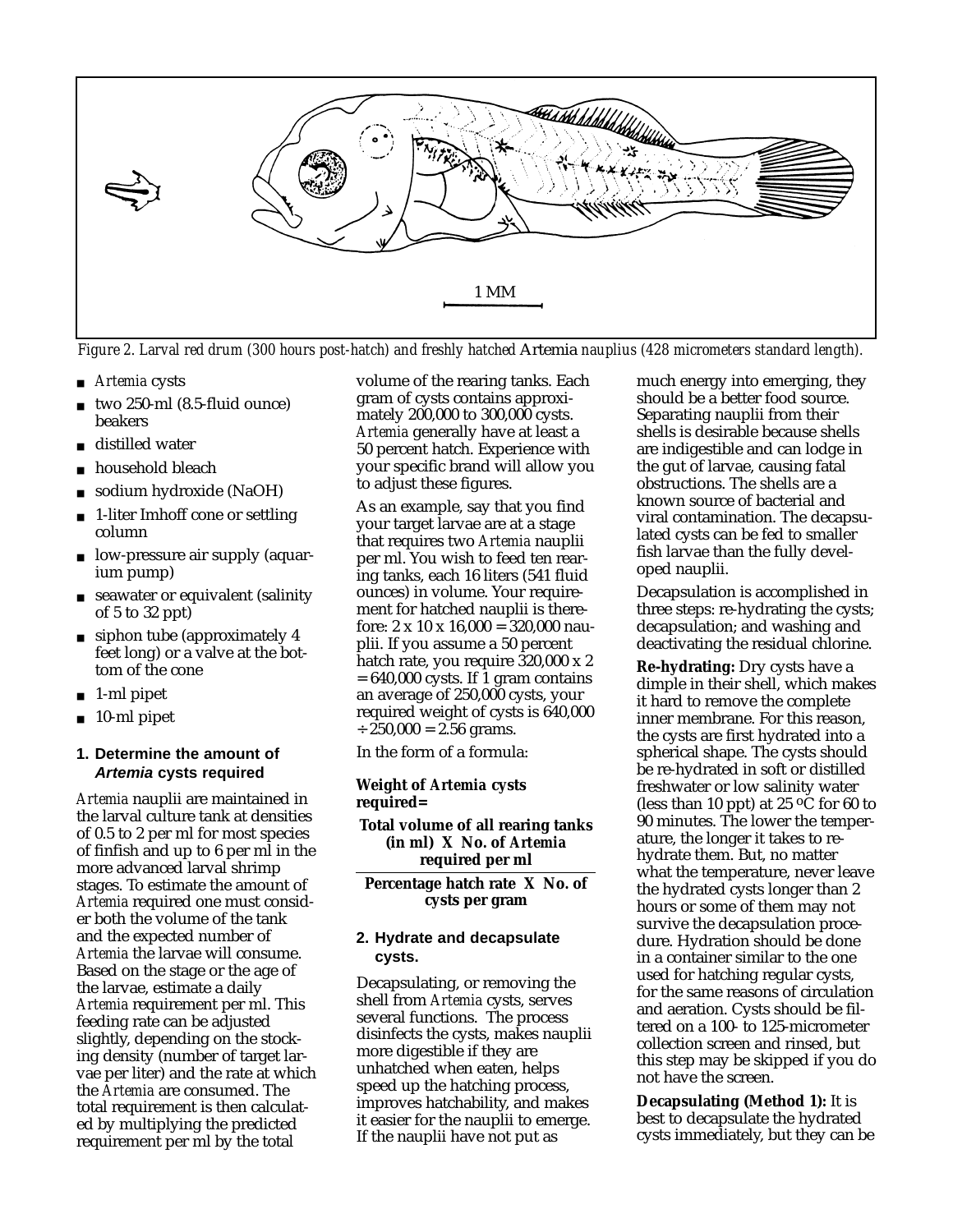refrigerated for several hours if necessary. During the hydrating process, prepare the chlorine solution as described below.

To decapsulate, first measure 10 ml of seawater (5 ppt salinity) per gram of cysts. Place the water and a plastic-coated stirrer into a glass pie dish. Center the dish on a magnetic stir plate and turn it on. Slowly add sodium hydroxide (NaOH) to the seawater at a rate of 150 mg per gram of cysts and allow it to dissolve. Use bleach to wash the cysts from the screen and into the dish containing seawater and NaOH.

The bleach should be added at a rate of 5 ml per gram of cysts. With the addition of the bleach, the reaction (decapsulation) begins. Ice can then be placed in the solution to keep the temperature below 30 oC (86 oF). Slowly turn up the speed of the stirrer and run it as fast as possible, without splashing. Watch the solution carefully. A white foam layer will develop and the solution will change from brown to gray or sometimes a light orange, which should take approximately 6 minutes. When no more color change is seen, the decapsulation process is complete. Immediately drain the pie dish through a 100 to 120-micrometer sieve, over the sink, and wash the cysts thoroughly with tap water or seawater. The washing should continue for about 10 minutes until no chlorine smell can be detected. Scrape the cysts into a beaker and pour in enough 0.1 N HCl to wash the cysts, for no more than 30 seconds. This brings the pH to the neutral range. Pour the cysts into the sieve again and wash with water for 3 minutes. The cysts are now ready for incubation. Great care should be taken with the chemicals. They are caustic and can cause injury, particularly to the eyes. Always wear protective eyeware.

**Decapsulating (Method 2 - Schumann, 2000):** Prepare a buffer solution by dissolving 40 grams of 40% sodium hydroxide in 60 ml of freshwater. Then add seawater to yield a total amount of 0.33 ml of sodium hydroxide

and 4.67 ml of seawater per gram of cysts. Cool the buffer solution to 4 oC (39 oF). It should be about pH 10. Add the cysts. Then add 10 ml of liquid bleach to the buffer solution. Use a thermometer to watch the temperature during the chemical reaction and keep the solution between 20° and 30 °C  $(68°$  and  $86°$ F). Starting with precooled buffered seawater makes it easier to keep the reaction in the right temperature range. If needed, an ice cube or "blu-ice" pack can be added to help drop the temperature.

Powdered pool chlorine can be substituted for household liquid bleach at a rate of 0.7 g of dry chlorine powder per gram of cysts. If pool chlorine is used, substitute sodium carbonate for NaOH as a buffer, adding 0.68 g sodium carbonate to 13.5 ml filtered seawater per gram of cysts. It is easier to split the water in two equal parts, adding the chlorine to the first part and the sodium carbonate to the second. Allow them to dissolve and react, which will cause a precipitate. Pre-cool the two solutions, mix them together, then add the hydrated cysts. After everything is placed together, note the color of the solution. It will change from a dark brown, to gray, to white, and then to a bright orange. This reaction usually takes 2 to 4 minutes. With the liquid bleach the cysts will change only to gray or light orange, and the reaction takes about 6 minutes.

The cysts must be filtered from the solution quickly and immediately after the membranes have dissolved (as indicated by no more color change or the final color—bright orange or gray); otherwise you will dissolve the whole cyst instead of only the outer shell. Washing cysts and deactivating the residual chlorine is the next step after decapsulation. The chlorine should be washed off the cysts with freshwater or saltwater until there is no more chlorine smell. The residual chlorine attaches itself to the decapsulated eggs and must be neutralized. Do this by washing the cysts in a 0.1% sodium thiosulfate (0.1 g sodium thiosulfate in 99.9 ml water) solution for 1 minute. An alternative method uses acetic acid (one part 5% vinegar to seven parts water). The first method works better, but the second method is easier because the materials are more readily available.

#### **3. Incubate cysts.**

Most hatchery managers incubate 1 to 3 grams of cysts per liter of water. It is inadvisable to incubate more than 5 grams of cysts per liter of water because a density higher than this could cause foaming. For this example, the 2.56 grams of disinfected cysts should be transferred to a 1-liter Imhoff cone (settling column) filled with seawater of 5 to 32 ppt salinity and at a temperature of 25 oC (77 oF) for 15 to 20 hours. Some hatcheries use diluted seawater (as low as 5 ppt) because less energy is required for the nauplii to emerge from the cysts at the lower salinity. Constant florescent light is supplied at an intensity of approximately 2,000 lux. One or two 40-watt tubes should be sufficient. The hatching container is vigorously aerated to keep the cysts in suspension and exposed to the light.

Although this example uses a small hatching container, they can range from 1 to 10,000 liters, depending on the needs of the hatchery. The container should have a conical or cone-shaped bottom to keep cysts syspended. If cysts are allowed to settle, hatch rates may be poor.

#### **4. Separate cysts from shells.**

After 15 to 20 hours of incubation, most of the cysts will be hatched and there will be a noticeable color change in the culture from brown to orange. Stop the aeration at this time. The pinkishorange nauplii will be seen swimming in "clouds." Any empty or undissolved shells tend to float, while the full, unhatched cysts and some debris sink. If left undisturbed for 5 minutes, nauplii will concentrate toward the bottom of the container. If the con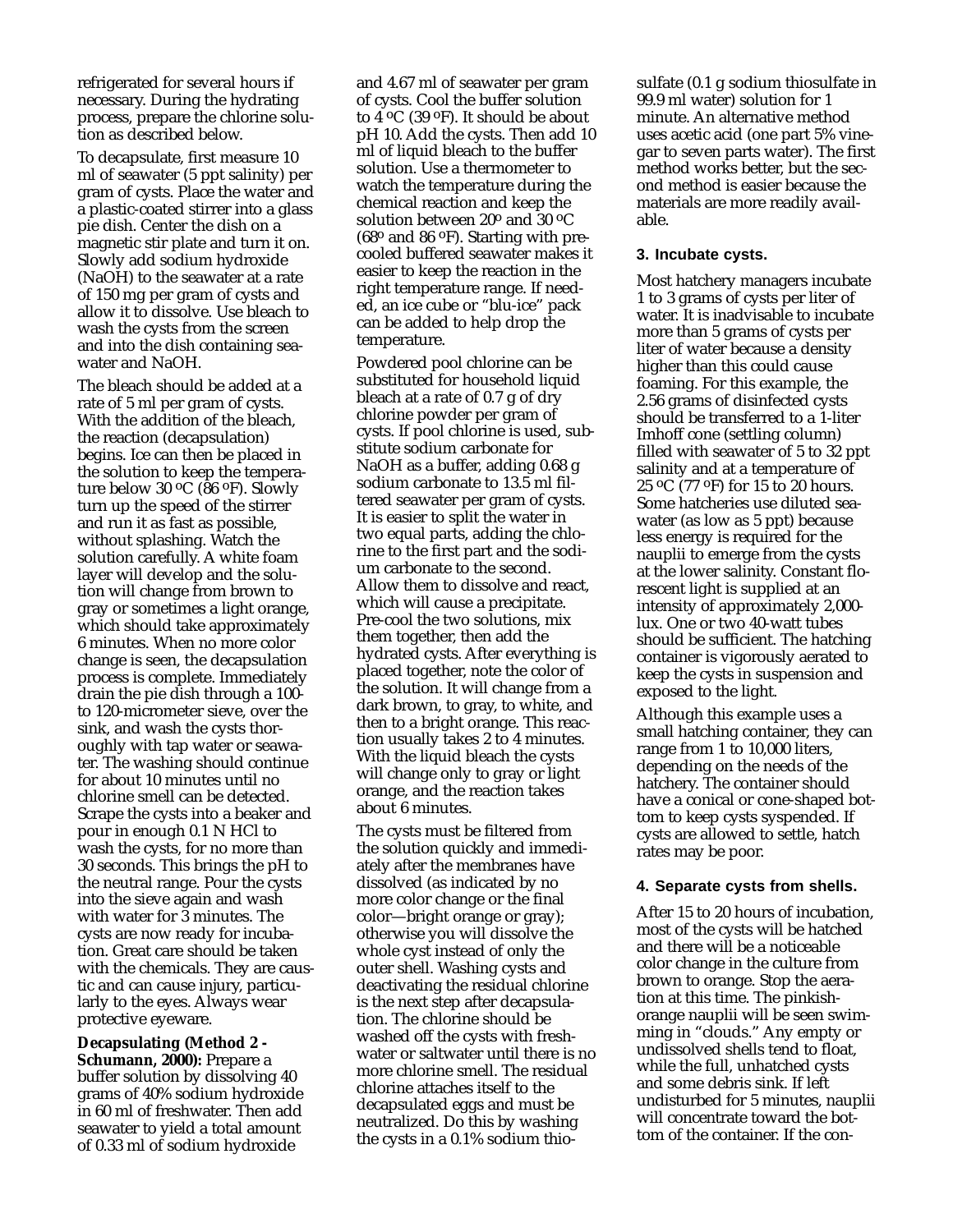tainer is clear, a black cloth can be placed on top of the container to speed up the concentration of nauplii toward the bottom. Open the valve at the bottom of the container, first to remove debris and then to catch freshly hatched nauplii. A siphon also can be used to remove first the debris and then the nauplii from the bottom. The nauplii should be collected on a 100- to 120-micrometer screen, washed with clean seawater, and placed in a small volume of water. Washing removes contaminants and hatching metabolites.

It is sometimes very difficult, especially with certain brands of *Artemia*, to separate the nauplii from the empty shells and debris. Adding salt to the incubation container may help this separation and will not harm the Instar I nauplii. Try adding a small quantity of salt first to see the results, then add more if necessary until separation occurs. Any unhatched cysts should be saved to use in the next culture, because some of them might hatch with the next batch.

## **5. Count the hatched Artemia.**

Hatch rates vary, so it is important to quantify the number of *Artemia* that hatched (Fig. 3). To do this, bring the level of seawater in the beaker holding the concentrated freshly hatched nauplii to some easy-to-use volume, such as 100 ml (3.38 fl oz). The nauplii should be mixed continuously while a 1-ml sample is drawn off with a pipet and placed in another

beaker. The contents of this beaker should be increased to 100 ml with distilled water (1:100 dilution). Add full strength Lugol's stain or iodine to the beaker to slow down or kill the nauplii if high concentrations are present. Mix the contents of the beaker well and draw a 1-ml sample with a pipet for counting. If the numbers are high, count the nauplii in 0.1 ml. This count gives the concentration of nauplii in 0.1 ml of the dilution (H). Multiply the number counted by ten to get the number of *Artemia* in 1 ml, then multiply by the dilution factor (100) to calculate the number of *Artemia* per ml in the original beaker. To get the total number of *Artemia* in the original beaker, multiply the concentration per ml by the volume of the beaker in ml. This results in the concentration of *Artemia* per ml in the original 100-ml beaker.

In the form of a formula:

**Number of** *Artemia***/ml concentrated in 100 ml beaker is (G) = H x 1,000. H = number in 0.1 ml**

### **6. Calculate the number of Artemia in the rearing tank.**

Follow a similar procedure to determine the number of *Artemia* remaining in the rearing tank from previous feedings. Scoop a sample of approximately 100 ml from the rearing tank into a beaker. Add Lugol's stain or iodine to kill the *Artemia*. Use the same counting procedure and calculation as above, but do not dilute the sample.

The formula is:

#### **Concentration of Artemia per ml (I) = number per 0.1 ml (J) x 10**

Subsamples also can be taken with a Hensen-Stemple pipet (Fig. 4) or an automatic pipet with a large intake so as not to limit the uptake of animals.

## **7. Calculate the number of Artemia to be fed.**

Because *Artemia* are quite costly and an excess in the culture system is not desirable, it is critical not to overfeed. The quantity of *Artemia* added to the larval system must be adjusted on the basis of the number remaining from the previous feeding. Each day, the stage of the fish larvae is assessed and used to determine the total quantity of *Artemia* required per ml of the rearing tank (K). Subtract the number of *Artemia* per ml in the tank from the total you need to find the quantity per ml to be added. The quantity to be added (L) equals (K) minus (J). Multiply this number by the volume of the tank in ml to find the total number you require in the tank (M). Divide this number by the number of nauplii per ml in the fresh batch of *Artemia* (G) to determine the number of ml to be transferred to the fish tank.

It may be easier to calculate with the following formula:

$$
V = \frac{(K-H x 1,000) x M}{10 x J}
$$



*Figure 3. Counting* Artemia *when concentrated.*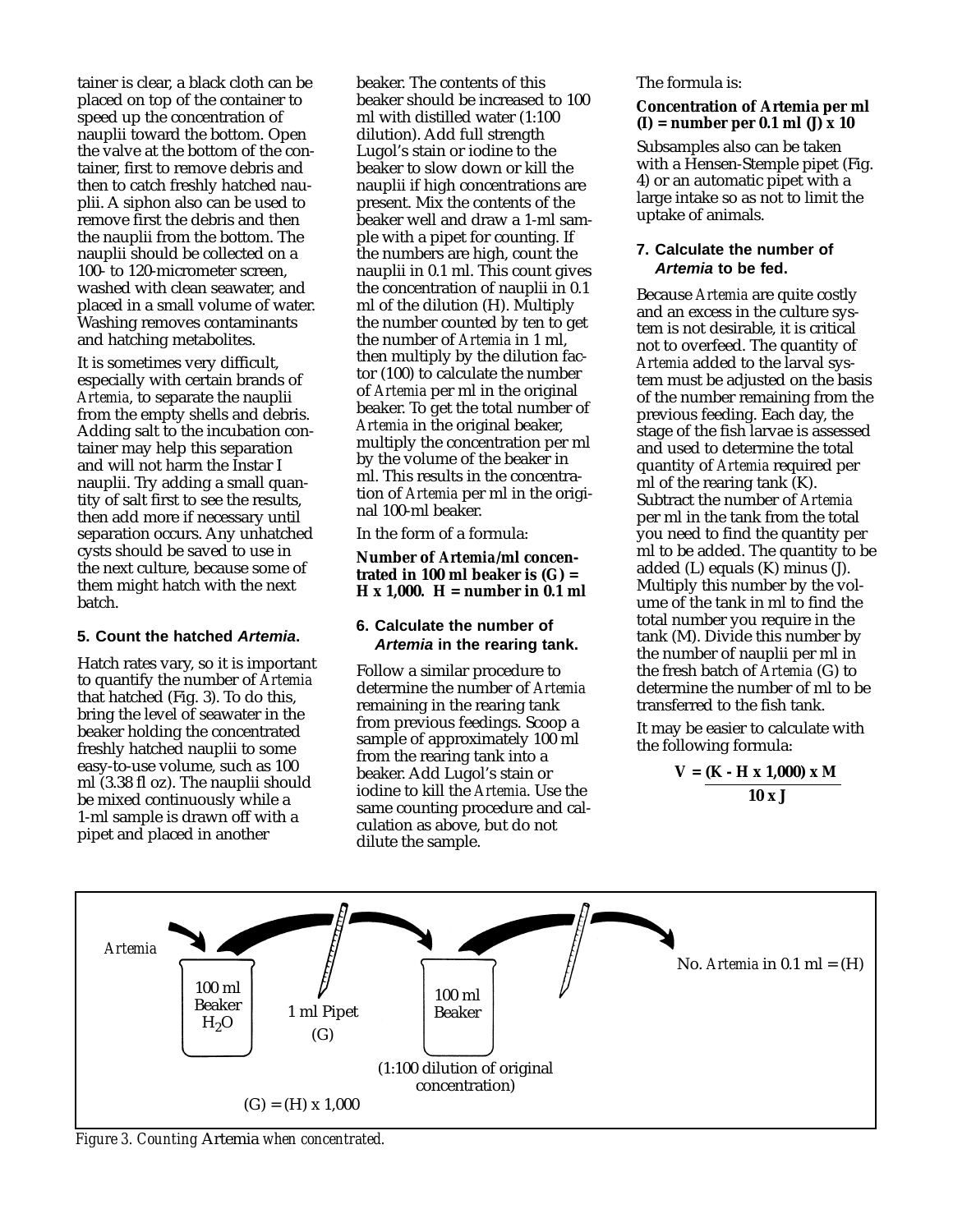

*Figure 4. Hensen-Stemple pipet.*

# **Artemia enrichment**

*Artemia* strains differ in size and nutritional quality, particularly in content of highly unsaturated fatty acids (HUFA). In the 1980s researchers found that fish larvae feed strains containing more than 4 percent eicosapentaenoic acid (EPA) 20:5 n-3 yielded significantly better growth in fish than *Artemia* with less than 3 percent 20:5 n-3. Recent research suggests that docosahexaenoic acid (DHA) 22:6 n-3 is more important nutritionally than EPA. Premium quality *Artemia* (usually from San Francisco Bay) are higher in 20:5 n-3 (EPA), but are still lacking in 22:6 n-3 (DHA), which is the most important HUFA for marine finfish larvae. These high EPA *Artemia* are not equal to HUFAenriched *Artemia* in terms of nutritional value, but are helpful in bridging the gap between rotifers and enriched day-old *Artemia*. The premium quality *Artemia* with high hatching rates, small size and greater HUFA levels are relatively expensive and sometimes difficult to find in quantity. As an alternative, a hatchery can purchase a commercial enrichment product to treat lower quality *Artemia*. Here is a simplified formula for *Artemia* enrichment.

# **Formula**

#### *Ingredients*

- 800 ml (27 fluid ounces) deionized water
- 160 ml (5.4 fluid ounces) cod liver oil or other high omega fish oil
- 4 raw egg yolks (Egg yolks can be substituted with soybean lecithin— 8 g or 5 percent of the weight of the oil.)
- $\Box$  30 g (0.06 pound) unflavored gelatin
- $\blacksquare$  10 g (0.02 pound) vitamin premix, including E, C and B complex
- 1 g beta-carotene

## *Procedure*

- 1. Dissolve gelatin in 800 ml (27 fluid ounces) boiled, deionized water and let it cool to 40 oC (104 oF).
- 2. Mix the oil in a blender on the highest setting for 30 seconds while adding betacarotene.
- 3. With blender on, add vitamins and egg yolks. Then add gelatin and blend for 90 seconds.
- 4. Store the product covered in the refrigerator.

## **For use with hatching Artemia**

Use about 0.5 ml (0.01 fluid ounce) of the enrichment diet per liter of incubation water (assuming 2 g dry cysts per liter of incubation water). After 18 to 24 hours hatching time, add another 0.5 ml of the enrichment diet per liter 2 hours before harvesting. Harvest before *Artemia* become too large for fish larvae.

## **For use with hatched, separated Artemia (in seawater)**

Use about 0.5 ml of the enrichment diet per liter of separated *Artemia* (assuming a density of 100 to 150 *Artemia* per ml) for not less than 4 hours. Aerate the *Artemia*/diet mix during the enrichment process. Cooling the water with ice may slow the rate at which the *Artemia* grow during the enrichment process if size is critical to the target larvae.

The drawback to this procedure is that *Artemia* grow very rapidly, metamorphose to second instar metanauplii, and can become too large for some fish larvae to consume. The recommended solution is to use premium quality, newly hatched *Artemia* for the younger stages and then switch to enriched metanauplii *Artemia* as food for older fish larvae. For further information, see Sorgeloos et al., 1986.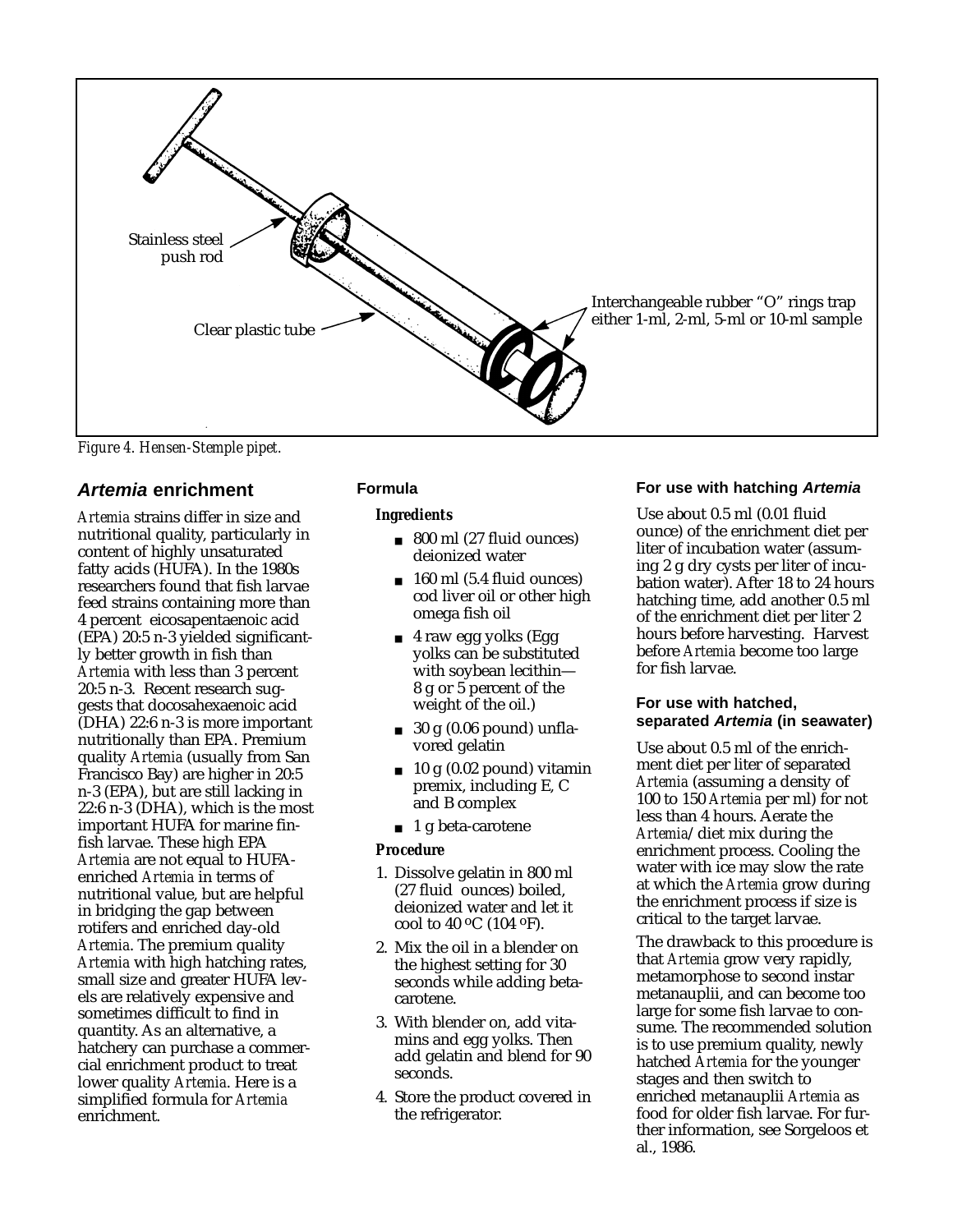There are a number of enrichment products on the market. Artemia Systems I.N.V.E. (Gent, Belgium), Aquafauna Bio-Marine Inc., and Sanders Brine Shrimp Company are among the companies that carry these products. A number of companies are producing algae pastes or concentrates that also can be used as food supplements for *Artemia*.

Most years the demand for quality *Artemia* is greater than the supply. Supplies may vary from year to year. The 2000 harvest at the Great Salt Lake was a record low in terms of quantity. Many companies teamed up to form associations to make their operations more efficient. One such association, called Utah Strategic Alliance, is a group of a dozen companies. They can be reached at *i.goossens@hotmail.com.*

# **Artemia storage**

*Artemia* can be stored for future use in several ways. They will survive for several days in a refrigerator, but should be warmed up before using. *Artemia* also can be stored in the freezer, but this will kill them. An ice cube tray works well. Freeze them in 7 to 8-ppt saltwater for best results.

Decapsulated cysts also can be stored. For long-term storage, the cysts need to be dehydrated. Transferring 1 gram of decapsulated cysts into a saturated brine solution of 330 g salt to 1 liter water dehydrates the decapsulated cysts. Aerate this for 18 hours, replacing the solution every 2 hours. After 18 hours the cysts will have lost about 80 percent of their cellular water, so the air can be cut, allowing the cysts to settle before being filtered. These cysts can then be placed in a container and topped off with fresh brine solution. Seal the container and store it in the refrigerator or freezer. Cysts with 16 to 20 percent cellular water can be stored for a few months without a decrease in hatching rate. For longer storage, reduce the cellular water content to less than 10 percent.

# **Artemia substitutes**

In some cultures (*P. monodon*, sea bass and other finfish) in Southeast Asia, there is a growing use of *Diaphanosoma celebensis (=aspinosum)* as a substitute for *Artemia*. This is a saline-tolerant (1 to 42 ppt) water flea in the 400- to 800-micrometer range, which has been successfully cultured in backyard hatcheries. Biomasses of up to 1 kg in 1 cubic meter of water every 3 days have been reached. In certain parts of Thailand, this organism has effectively replaced 100 percent of the *Artemia* after the shrimp PL 5 stage. To be effective as a replacement, this organism must be enriched before it is fed. Enrichment is accomplished with a high source of DHA, but usually not one with an oil emulsion base because of problems with gill and water fouling. *Schizochytrium* is the enrichment agent used most often in Thailand. This organism is classified as a golden algae but was once thought to be a fungus. It is spread by culture division because the organism, under current culture conditions, has reproduced only parthenogenetically. Hatchery managers using this organism have reduced their dependency on *Artemia*. References on this organism were cited by Susumu Segawa (Tokyo University of Fisheries) and Won Tack Yang (Marine Biomedical Institute, University of Texas Medical Branch) in 1988. They found that mean densities of 72 to 100 individuals per ml -1 could be maintained on *Tetraselmis chuii* after maximum density was attained (for general culture). In Thailand, culturists are growing *Diaphanosoma* on *Chlorella* sp. In 1998 researchers at SEAFDEC in the Philippines successfully used *Diaphanosoma* as an *Artemia* substitute for Barramundi larvae (*Lates calcarifer*). There are several publications on the enrichment of non-*Artemia* diet sources using high-DHA additives. One such paper is Harel et al., 1998.

# **Summary**

Through the years *Artemia* have proved to be one of the easiest to prepare and most nutritious foods available to hatchery managers for rearing larval finfish and crustaceans. Although expensive, *Artemia* provides good survival and more consistent hatchery production than any other larval food. The ease of feeding *Artemia* and its superior nutritional value ensure that brine shrimp will be used in hatcheries for many years to come if supplies keep up with demand.

## **References**

- Dhert, P. and P. Sorgeloos. Live Feeds in Aquaculture. Infofish International. February 1995. pp. 209 - 219.
- Harel, M., W. Koven, E. D. Lund, P. Behrens and A. R. Place. 1998. High DHA (docosahexanoic acid) enrichment of live food organisms using novel DHA-rich phospholipids. World Aquaculture Society Meeting Abstract. Las Vegas, Nevada.
- Lavens, P. and P. Sorgeloos (eds.). Manual on the Production and Use of Live Food for Aquaculture. FAO Fisheries Tech. Paper No. 361. Rome, FAO.
- Persoone, G., P. Sorgeloos, O. Roels and E. Jaspers. 1980. The Brine Shrimp *Artemia*. Volume 3, Ecology, Culturing and Use in Aquaculture. Universa Press. Wettern, Belgium.
- Schumann, K., 2000. *Artemia* FAQ 2.0. Located on the Web at *http://www.aqualink.com/marine/ z-artemia.html.*
- Sorgeloos, P., P. Lavens, P.H. Leger, W. Tackaert and D. Versichele. 1986. Manual for the culture and use of brine shrimp *Artemia* in aquaculture. *Artemia* Reference Center, State University of Gent, Belgium.
- Sorgeloos, P., 2000. Laboratory of Aquaculture & Artemia Reference Center, University of Gent, Belgium. Located on the Web at *http://www.rug.ac.be/aquaculture.*